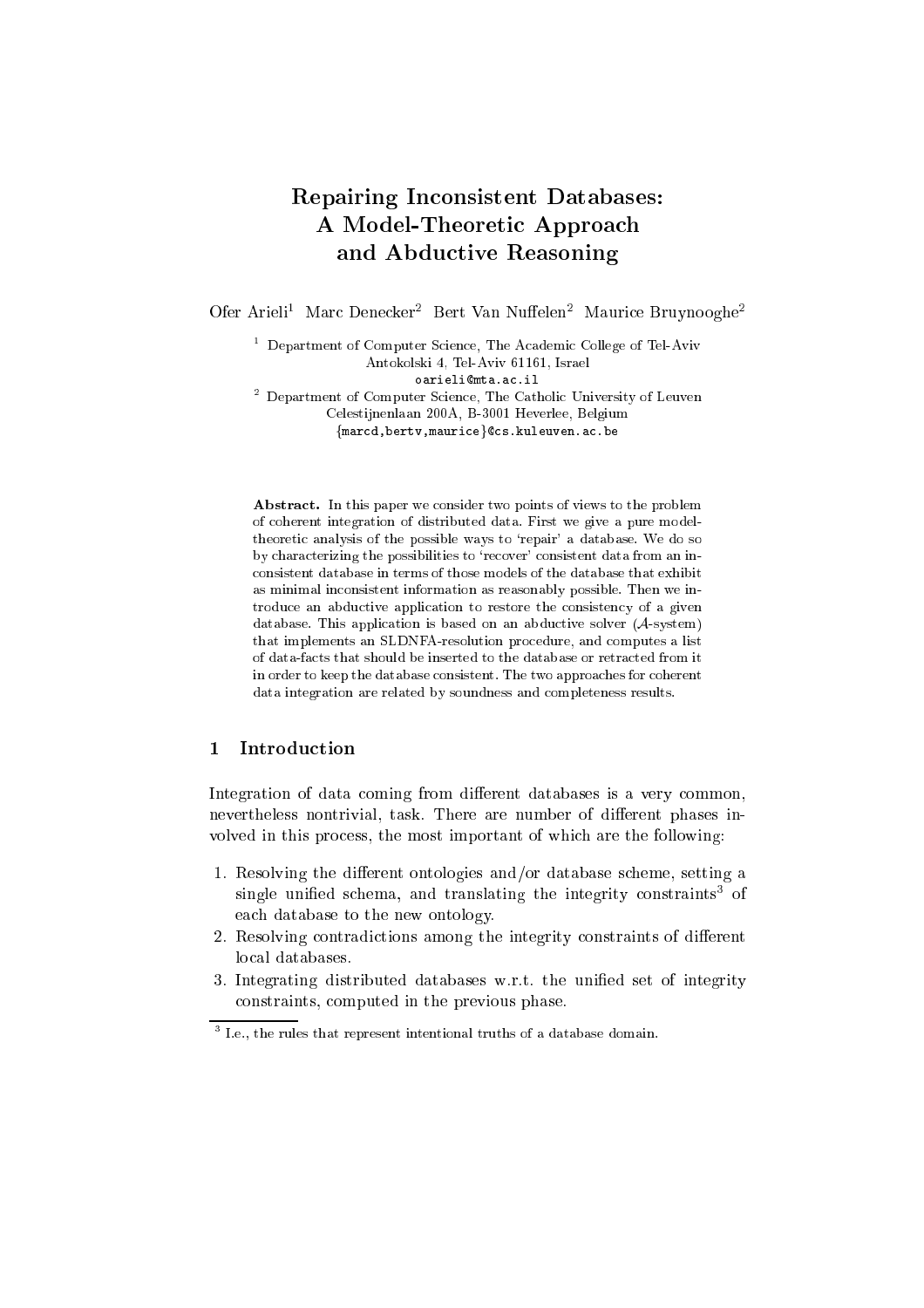Each one of the phases mentioned above has its own difficulties and challenges. For instance, we are not aware of any work that gives a complete and robust solution to the problem of the first phase. Most of the formalisms for database integration implicitly assume that all the databases to be integrated have the same ontology, so the first phase is not needed.

The reason for separating the remaining two phases is that integrity onstraints represent truths that should be valid in all situations, while a database instance represents an existentional truth, i.e., an actual situation. Consequently, the policy of resolving contradictions among integrity constraints is often different than the one that is applied on database facts, and the former should be applied first.

Despite their different nature, both these phases are based on some formalisms that maintain contradictions and allow to draw plausible conlusions from in
onsistent situations. Roughly, there are two approa
hes to handle this problem:

- *Paraconsistent* formalisms, in which the amalgamated data may remain inconsistent, but the set of conclusions implied by it is not explosive, *i.e.*; not every fact follows from an inconsistent database. Paraconsistent procedures for integrating data (e.g., [14, 41]) are often based on a paraconsistent reasoning process, such as LFI [13]. annotated logics  $[30, 40]$ , or other non-classical proof systems  $[5, 37]$ .
- $\sim$  Coherent (consistency-base) methods, in which the amalgamated data is revised in order to restore consistency (see, e.g.,  $[6, 8, 11, 25, 31]$ ). In many cases the underlying formalism of these approaches are closely related to the theory of belief revision  $[1, 23]$ . In the context of database systems the idea is to construct consistent databases that are "as close as possible" to the original database. These "repaired" instances of the spoiled database correspond to plausible and compact ways of restoring consistency.

In this paper we follow the latter approach, and consider two points of views for the last phase of the pro
ess, namely: oherent methods of integrating distributed databases (with the same ontology) w.r.t. a consistent set of integrity constraints. The main difficulty in this process stems from the fact that even when each local database is consistent, the collective information of all the distributed databases may not be consistent anymore. In particular, facts that are specified in a particular database may violate some integrity constraints defined elsewhere, and so it might ontradi
t some elements in the unied set of integrity onstraints. Our goal is therefore to find ways to properly "repair" a combined database, and restore its onsisten
y.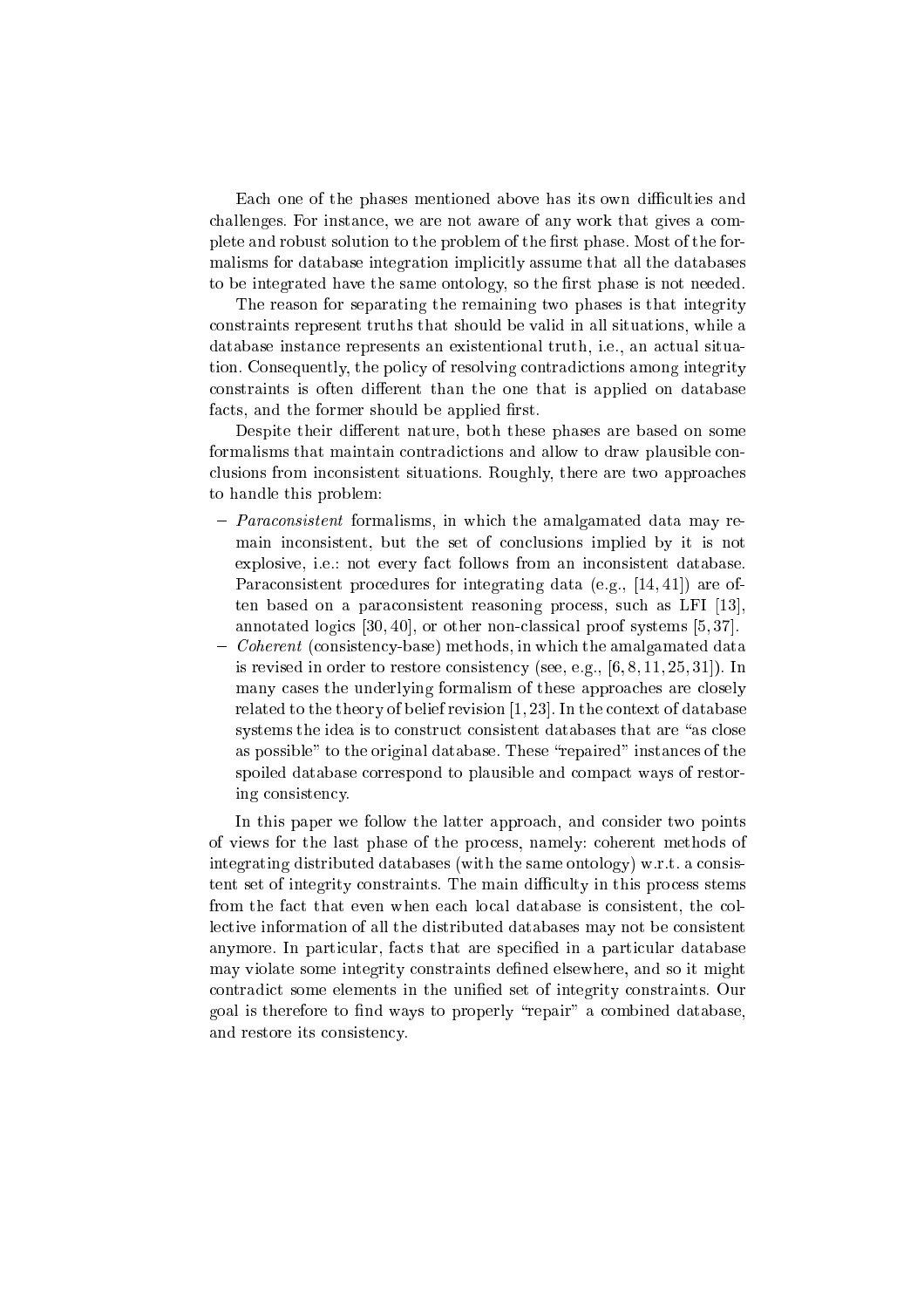One way of viewing this problem is by a model-theoretic analysis that characterizes database repairs in terms of a certain set of models of the in
onsistent database (those that, intuitively, minimize the amount of in
onsistent information). The other approa
h is based on abdu
tive reasoning. For this we use an abductive solver  $(A\text{-system}, [27])$  that implements SLDNFA-resolution  $[16, 17]$  for computing a list of data-facts that should be inserted to the database or retracted from it in order to keep the data onsistent. A orresponding appli
ation was introdu
ed and described in greater details in [7]. Here we review it in order to keep this paper self ontained, and putting our results in the right ontext. We then show that the abdu
tive pro
ess of oherent integration of databases is sound and complete w.r.t. the semantics that is induced by the model theoreti analysis. <sup>4</sup>

# 2 Coherent integration of databases

In this paper we assume that we have a first-order language  $L$ , based on a fixed database schema  $S$ , and a fixed domain  $D$ . Every element of  $D$  has a unique name. A database instance  $\mathcal D$  consists of atoms in the language L that are instances of the schema  $S$ . As such, every instance  $D$  has a finite active domain, which is a subset of D. A *database* is a pair  $(D, \mathcal{I}C)$ . where  $D$  is a database instance, and  $IC$ , the set of *integrity constraints*, is a finite set of formulae in  $L$  (assumed to be satisfied by  $\mathcal{D}$ ).

Given a database  $\mathcal{DB} = (\mathcal{D}, \mathcal{IC})$ , we apply to it the closed word assumption, so only the facts that are explicitly mentioned in  $\mathcal D$  are considered true. The underlying semanti
s orresponds, therefore, to minimal Herbrand interpretations.

**Dennition 1.** The *minimal Herbrand model H*<sup>-</sup> of a database instance  $D$  is the model of  $D$  that assigns true to all the ground instances of atomic formulae in  $D$ , and false to all the other atoms.

**Definition 2.** A formula  $\psi$  follows from a database instance  $\mathcal{D}$  (notation:  $\mathcal{D} \models \psi$  if the minimal Herbrand model of  $\mathcal D$  is also a model of  $\psi$ .

**Definition 3.** A database  $\mathcal{DB} = (\mathcal{D}, \mathcal{IC})$  is consistent if  $\mathcal{IC}$  is a classically consistent set, and each formula of it follows from  $\mathcal{D}$  (notation:  $\mathcal{D} \models \mathcal{IC}$ ).

Our goal is to integrate *n* consistent databases,  $\mathcal{DB}_i = (\mathcal{D}_i, \mathcal{IC}_i), i =$  $1, \ldots, n$ , in such a way that the combined data will contain everything

<sup>4</sup> Due to a la
k of spa
e some proofs are redu
ed or omitted altogether. Full proofs will appear in an extended version of this paper.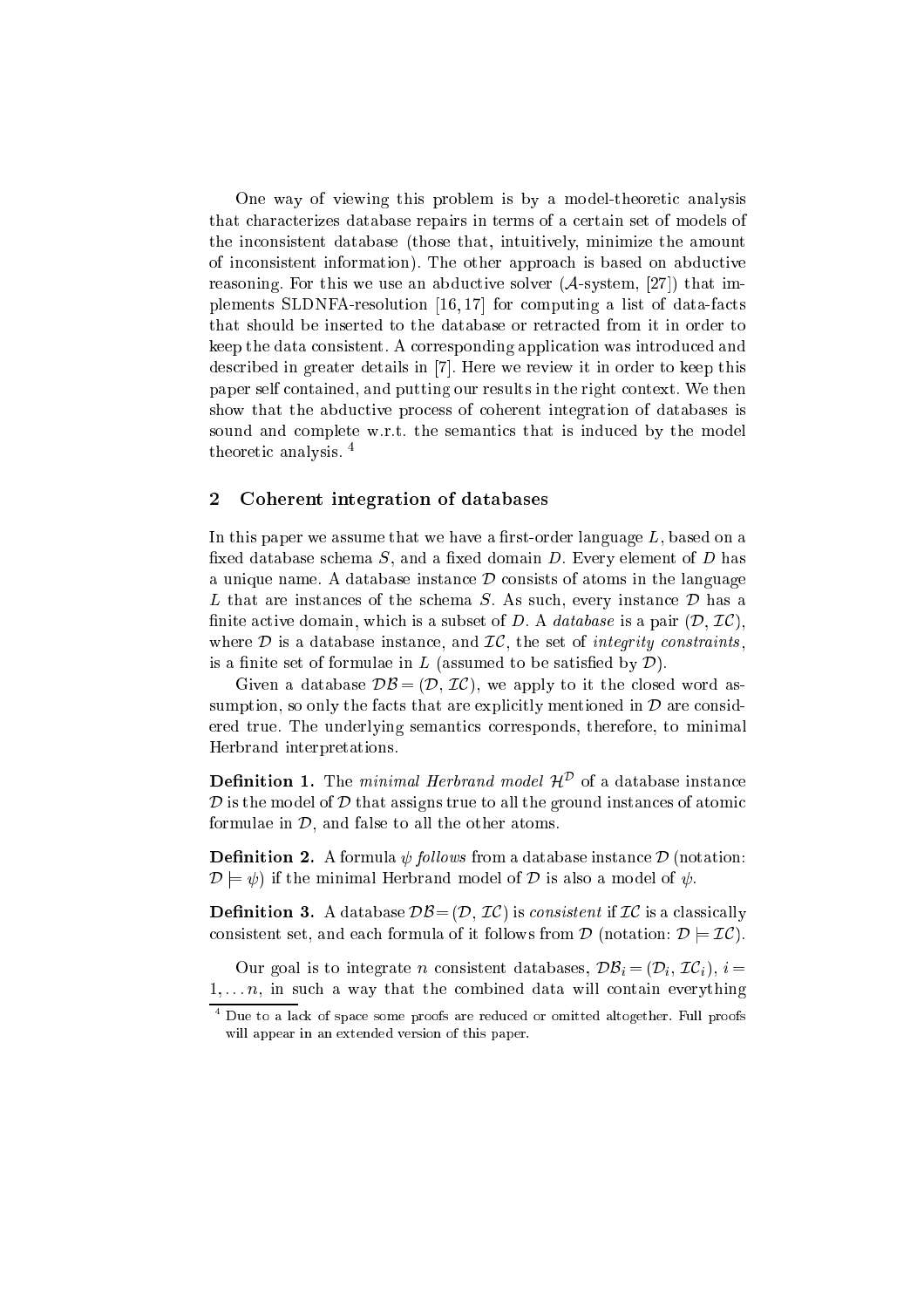that an be dedu
ed from one sour
e of information, without violating any integrity onstraint of another sour
e. The idea is to onsider the union of the distributed data, and then to restore its consistency. A key notion in this respe
t is the following:

**Definition 4.** A repair of  $DB = (D, \mathcal{IC})$  is a pair (lnsert, Retract) such that (1) insert  $D = \emptyset$ , (2) Retract  $\subseteq D$ , and (3) (D  $\cup$  insert \ Retract,  $\mathcal{L}(\mathcal{L})$ is a consistent database.

Intuitively, Insert is a set of elements that should be inserted into  $D$ and Retract is a set of elements that should be removed from  $D$  in order to obtain a onsistent database.

**Definition 5.** A repaired database of  $\mathcal{DB} = (\mathcal{D}, \mathcal{IC})$  is a consistent database  $(D \cup$  Insert \ Retract,  $IC$ ), where (Insert, Retract) is a repair of DB.

As there may be many ways to repair an inconsistent database, tt is often onvenient to make preferen
es among the possible repairs, and consider only the most preferred ones. Below are two common preference criteria.

 ${\bf D}$ efinition b. Let (Insert, Retract) and (Insert , Retract ) be two repairs.

- $-$  set inclusion preference criterion : (Insert , Retract )  $\leq_i$  (Insert, Retract),  $\text{in}$  insert  $\infty$  insert and Retract  $\subseteq$  Retract .
- $-$  cardinality preference criterion: (Insert , Retract )  $\leq_c$  (Insert, Retract)  $\text{in } \left| \text{insert} \right| + \left| \text{Return } \left( \text{parent} \right) \right| + \left| \text{Return } \left( \text{train} \right) \right|$

In what follows we assume that  $\leq$  is a fixed pre-order that represents some preference criterion on the set of repairs.

Denition 7. A -preferred repair of DB is a repair (Insert; Retra
t) of  $\nu$ b, s.t. for every repair (insert , Retract ) of  $\nu$ b, if (insert, Retract)  $\le$ (insert), Retract ) then (insert), Retract )  $\leq$  (insert, Retract). The set of all the  $\leq$ -preferred repairs of  $\mathcal{DB}$  is denoted by ! $(\mathcal{DB}, \leq)$ .

**Definition 8.** A  $\leq$ -repaired database of DB is a repaired database of DB, constructed from a  $\leq$ -preferred repair of DB. The set of all the  $\leq$ -repaired databases of  $\mathcal{DB}$  is denoted by

 $\mathcal{R}(\mathcal{DB}, \leq) = \{ \, (\mathcal{D} \cup \mathsf{Insert} \setminus \mathsf{Retract}\,,\, \mathcal{IC}) \mid (\mathsf{Insert}, \mathsf{Retract}) \in (\mathcal{DB}, \leq) \, \}.$ 

There that by conditions (1) and (2) it follows that insert  $\cap$  retract= $\psi$ .

 $\,$  Some of them may be trivial and/or useless. For instance, the inconsistency in  $(D, \mathcal{IC}) = (\{p, q, r\}, \{\neg p\})$  may be removed by deleting every element in D, but this is certainly not the optimal way of restoring consistency in this case.

 $\sim$  Set inclusion is also considered in [3, 11, 14, 25]; cardinality is considered, e.g., in [31]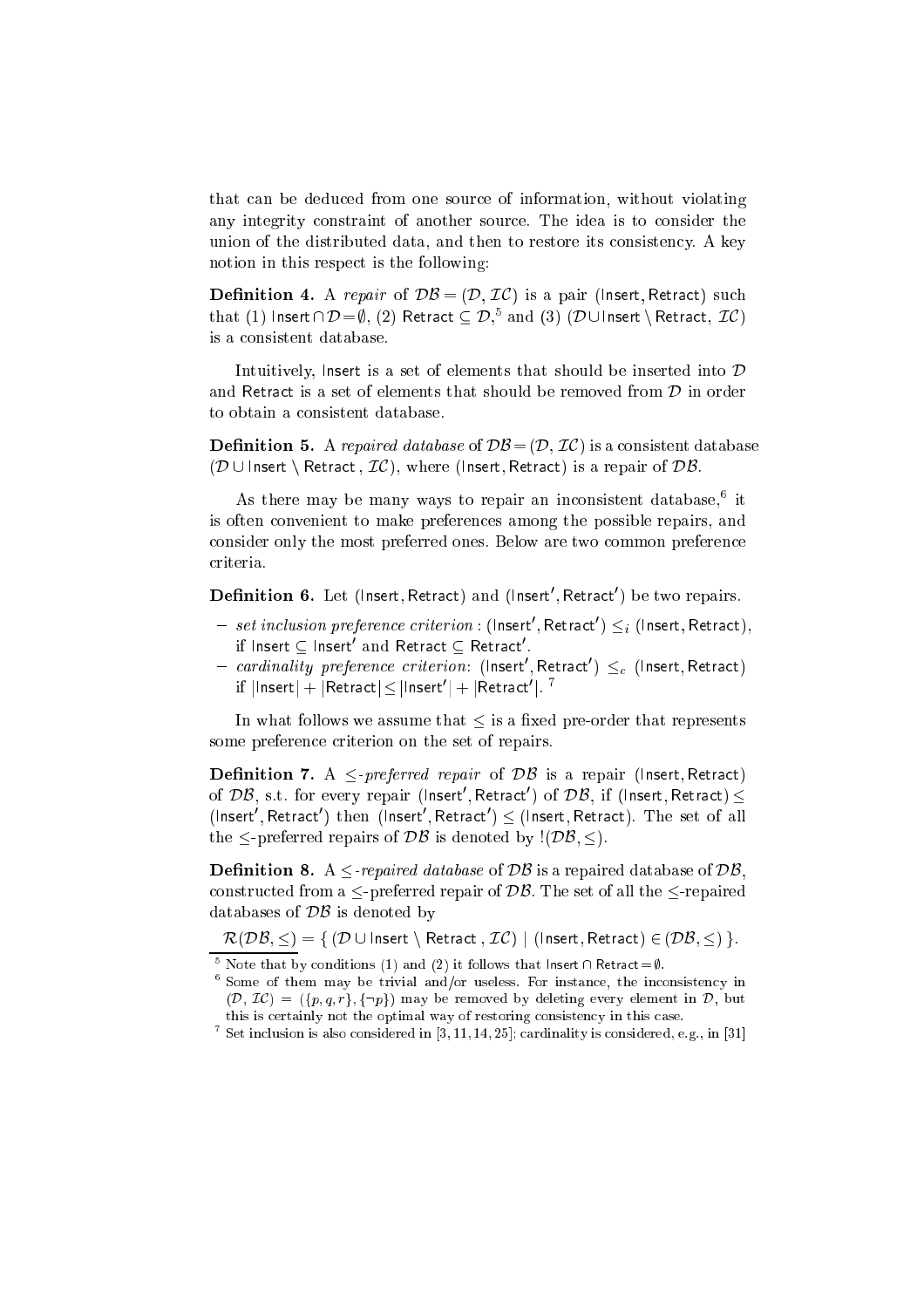Note that if  $\mathcal{DB}$  is consistent, and the preference criterion is a partial order that is monotonic in the total size of the repairs' components (as in Def. 6), then  $\mathcal{R}(\mathcal{DB}, \leq) = \{\mathcal{DB}\}\$ , so there is nothing to repair, as expected.

It is usual to refer to the  $\leq$ -preferred databases of  $\mathcal{DB}$  as the consistent databases that are 'as close as possible' to  $\mathcal{DB}$  itself (see, e.g., [3, 14, 31). Indeed, denote  $Th(\mathcal{D}) = \{P(t) | \mathcal{D} \models P(t)\}\$ , where P is a relation name and t is a ground tuple, and let  $dist(D_1, D_2)$  be the following set:

$$
\mathtt{dist}(\mathcal{D}_1, \mathcal{D}_2) = (Th(\mathcal{D}_1) \setminus Th(\mathcal{D}_2)) \cup (Th(\mathcal{D}_2) \setminus Th(\mathcal{D}_1))
$$

It is easy to see that  $D\mathcal{D}^{\dagger} = (D^{\dagger}, L\mathcal{L})$  is a  $\leq_i$ -repaired database of  $D\mathcal{D}^{\dagger} =$  $(\nu, \nu)$ , if the set dist( $\nu$ ,  $\nu$ ) is minimal (w.r.t. set inclusion) among all the sets of the form dist( $D$ ,  $D$ ), where  $D^+ \equiv L\mathcal{C}$ , similarly, if  $\#(\mathcal{S})$ denotes the number of elements in S, then  $D\mathcal{D}^- = (D^+, \mathcal{L}C)$  is a  $\leq_c$ repaired database of  $\nu\bar{\nu} = (\nu, \nu)$ , if  $\#\{\mathtt{dist}(\nu, \nu) \}$  is minimal in  $\left\{ \begin{array}{l} \#(\mathtt{d1S}\cup D) \end{array}, D\right\} \cup D \quad \models LCA.$ 

**Definition 9.** For  $\mathcal{DB}_i = (\mathcal{D}_i, \mathcal{IC}_i), i = 1, \ldots n$ , let  $\mathcal{UDB} = (\mathcal{D}, \mathcal{IC}),$ where  $\mathcal{D} = \bigcup_{i=1}^n$  $i=1$   $\cdots$   $\cdots$   $\cdots$ i 17*i*  $i=1$   $i$ .

Given *n* distributed databases and a preference criterion  $\leq$ , our goal is to compute the set  $\mathcal{R}(U\mathcal{DB}, \leq)$  of the  $\leq$ -repaired databases of  $U\mathcal{DB}$ (or to be able to compute, in an efficient way, some elements in this set). Below are test-cases for such database integration. <sup>89</sup>

Example 1. Consider a distributed database with a relation teaches of the following scheme: (course name, teacher name). Suppose also that ea
h database ontains a single integrity onstraint, stating that the same course cannot be taught by two different teachers:

 $\mathcal{IC} = \{ \forall X \forall Y \forall Z (teaches(X, Y) \land teaches(X, Z) \rightarrow Y = Z) \}.$ Consider now the following two databases:

$$
\mathcal{DB}_1 = (\{teaches(c_1, n_1), \,teaches(c_2, n_2)\}, \, \mathcal{IC}),
$$
  

$$
\mathcal{DB}_2 = (\{teaches(c_2, n_3)\}, \, \mathcal{IC})
$$

Clearly, the unified database  $\mathcal{DB}_1 \cup \mathcal{DB}_2$  is inconsistent. Its preferred repairs are  $(\emptyset, \{teaches(c_2, n_2)\})$  and  $(\emptyset, \{teaches(c_2, n_3)\})$ . Hence, the two repaired databases are the following:

 $\mathcal{R}_1 = (\{teaches(c_1, n_1), \,teaches(c_2, n_2)\}, \mathcal{IC}),$ 

 $\mathcal{R}_2 = (\{teaches(c_1, n_1), \:teaches(c_2, n_3)\}, \mathcal{IC})$ .

 $\sim$  See, e.g., [3, 11, 25] for more discussions on the examples below.

 $^{\circ}$  In all the following examples we use set inclusion as the preference criterion. In what follows we shall fix a preference criterion for choosing the "best" repairs and omit its notation whenever possible.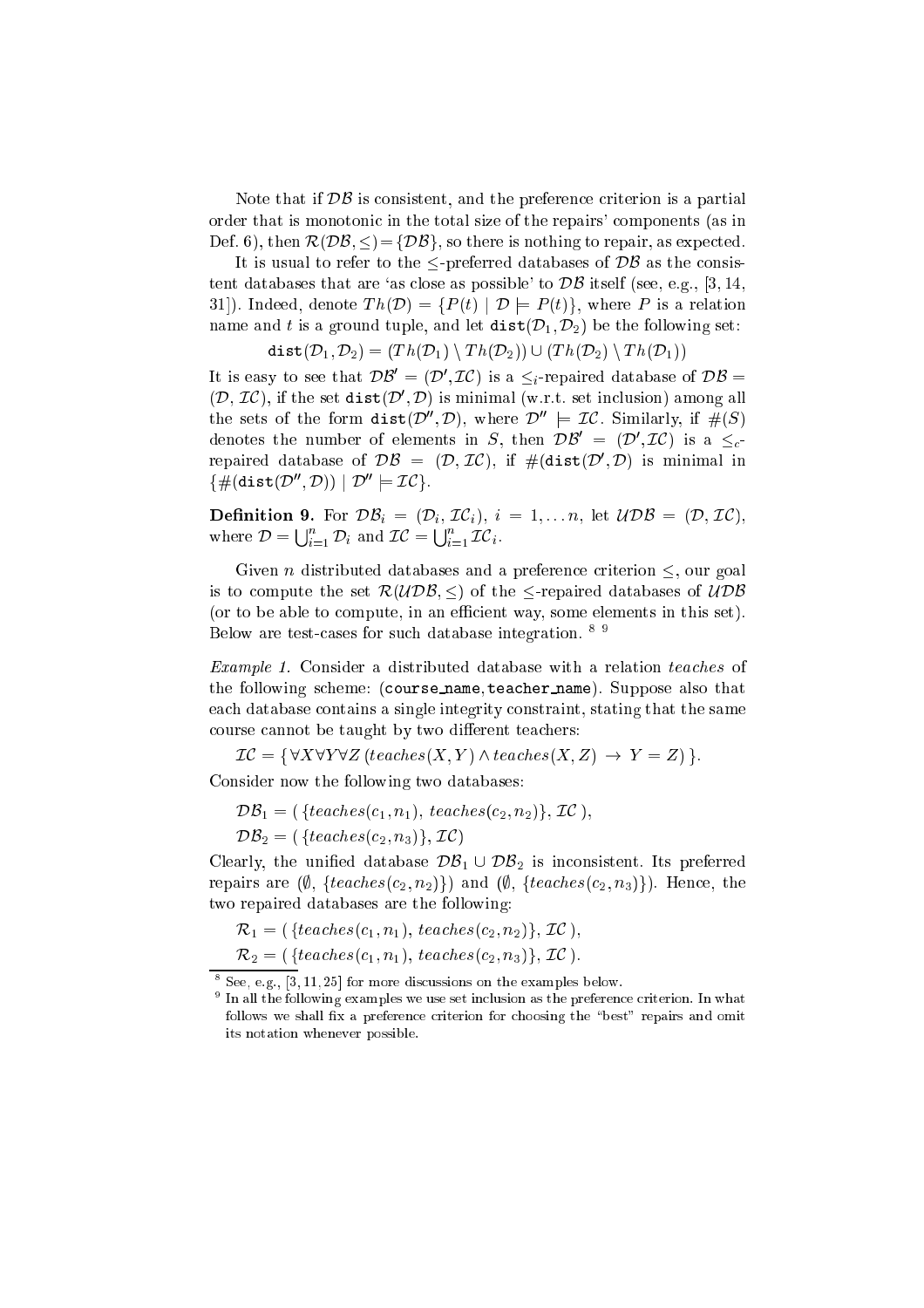*Example 2.* Let  $\mathcal{D}_1 = \{p(a), p(b)\}, \mathcal{D}_2 = \{q(a), q(c)\}, \text{ and } \mathcal{IC} = \{\forall X(p(X) \rightarrow$  $q(X)$ }. Again,  $(\mathcal{D}_1, \emptyset) \cup (\mathcal{D}_2, \mathcal{I}\mathcal{C})$  is inconsistent. The corresponding preferred repairs are  $({q(b)}, \emptyset)$  and  $(\emptyset, {p(b)}$ . The repaired databases are  $\mathcal{R}_1 = (\{p(a), p(b), q(a), q(b), q(c)\}, \mathcal{IC})$  and  $\mathcal{R}_2 = (\{p(a), q(a), q(c)\}, \mathcal{IC})$ .

# 3 Database repair  $-$  A model-theoretic point of view

In this se
tion we hara
terize the repairs of a given database in terms of its models. First, we onsider arbitrary repairs, and show that they an be represented either by two-valued models of the theory of integrity onstraints, or by three-valued models of the set of integrity onstraints and the set of literals, obtained by applying the losed world assumption on the database facts. Then we focus on the most preferred repairs, and show that a ertain subset of the three-valued models onsidered above can be used for characterizing  $\leq$ -preferred repairs.

**Definition 10.** Given a valuation  $\nu$  and a truth value x. Denote:

 $\nu^* = \alpha p + p$  is an atomic formula, and  $\nu(p) = x \varepsilon^{-1}$ 

The following two propositions characterize repairs in terms of twovalued structures.

**Proposition 1.** Let  $(\mathcal{D}, \mathcal{IC})$  be a database and let M be a two-valued *model of LC. Let* insert  $= M \setminus D$  *and* Retract  $= D \setminus M$  . Then (insert, Retract) is a repair of  $(D, \mathcal{IC})$ .

*Proof:* The definitions of lnsert and Retract immediately imply that lnsert $\cap$  $\mathcal{D} = \emptyset$  and Retract  $\subset \mathcal{D}$ . For the the last condition in Definition 4, note that in our case  $D \cup \text{insert} \setminus \text{return} = D \cup (M^+ \setminus D) \setminus (D \setminus M^+) = M^+$ . It follows that M is the least Herbrand model of  $\mathcal{D} \cup$  Insert \ Retract and it is also a model of  $IC$ , therefore  $D \cup$  Insert  $\setminus$  Retract  $\models$  IC.  $\Box$ 

**Proposition 2.** Let (lnsert, Retract) be a repair of a database  $(D, \mathcal{IC})$ . Then there is a classical model M of LC,<sup>--</sup> such that insert  $= M + D$  and Retract  $= D \vee M$ .

*Proof:* Consider a valuation  $M$ , defined for every atom  $p$  as follows:

$$
M(p) = \begin{cases} t & \text{if } p \in \mathcal{D} \cup \text{Insert } \setminus \text{Retract,} \\ f & \text{otherwise.} \end{cases}
$$

Note, in particular, that  $(H) = D$ .

 $\,$  - Recall that we assume that  $\rm\mu$  is classically consistent, thus it has classical models.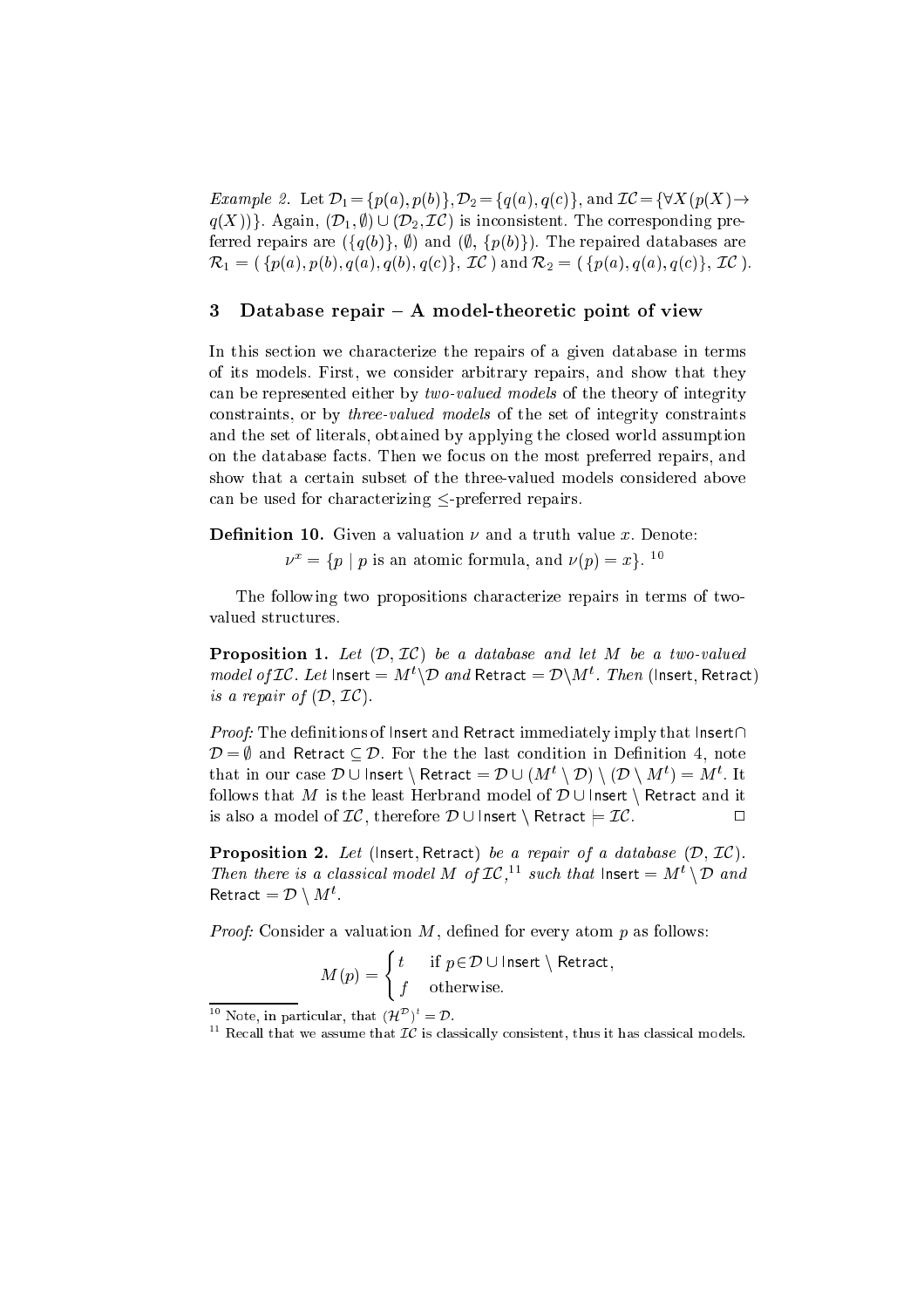By its definition, M is a minimal Herbrand model of  $\mathcal{D} \cup$  Insert \ Retract. Now, since (lnsert, Retract) is a repair of  $(D, \mathcal{IC})$ , we have that  $D \cup$ Insert \ Retract  $\models \mathcal{IC}$ , thus M is a (two-valued) model of  $\mathcal{IC}$ . Moreover, Insert  $\cap \mathcal{D} = \emptyset$  and Retract  $\subseteq \mathcal{D}$ , hence we have the following:

- $\blacksquare$  M  $\ulcorner \setminus D \equiv (D \cup \text{Insert} \setminus \text{Retract}) \setminus D \equiv \text{Insert},$
- $\bullet$   $\mathcal{D} \setminus M^t = \mathcal{D} \setminus (\mathcal{D} \cup \mathsf{Insert} \setminus \mathsf{Retract}) = \mathsf{Retract}.$

The above formalization in terms of two-valued models has the drawback that a unified database  $\mathcal{UDB}$  in need of a repair is inconsistent. In order to avoid reasoning on inconsistent theories, and since classical logic can infer everything from an inconsistent theory, we develop another formalization, based on a three-valued semantics. The benefit of this is that, as we show below, any database has models w.r.t. appropriate threevalued semantics, from which it is possible to pinpoint the inconsistent information, and thus it is also possible to extract repairs for  $\mathcal{UDB}$ .

The underlying 3-valued semantics considered here is induced by the algebraic structure  $THREE$ , shown in the double-Hasse diagram of Figure 1. Intuitively, the elements t and f in  $THREE$  correspond to the usual classical elements  $true$  and  $false$ , while the third element,  $\top$ , represents inconsistent information (or belief).



Fig. 1. The structure  $THREE$ 

Viewed horizontally,  $THREE$  is a complete lattice. We denote the meet, join, and the order reversing operation on the orresponding order relation (i.e.,  $\leq_t$ ) by  $\wedge$ ,  $\vee$ , and  $\neg$  (respectively). Viewed vertically, THREE is a semi-upper lattice. We denote by  $\oplus$  the meet operation w.r.t. the corresponding order  $(\leq_k)$ . We note that  $THREE$  is the algebraic structure that defines the semantics of several three-valued formalisms, such as LFI  $[13]$  and LP  $[36, 37]$ .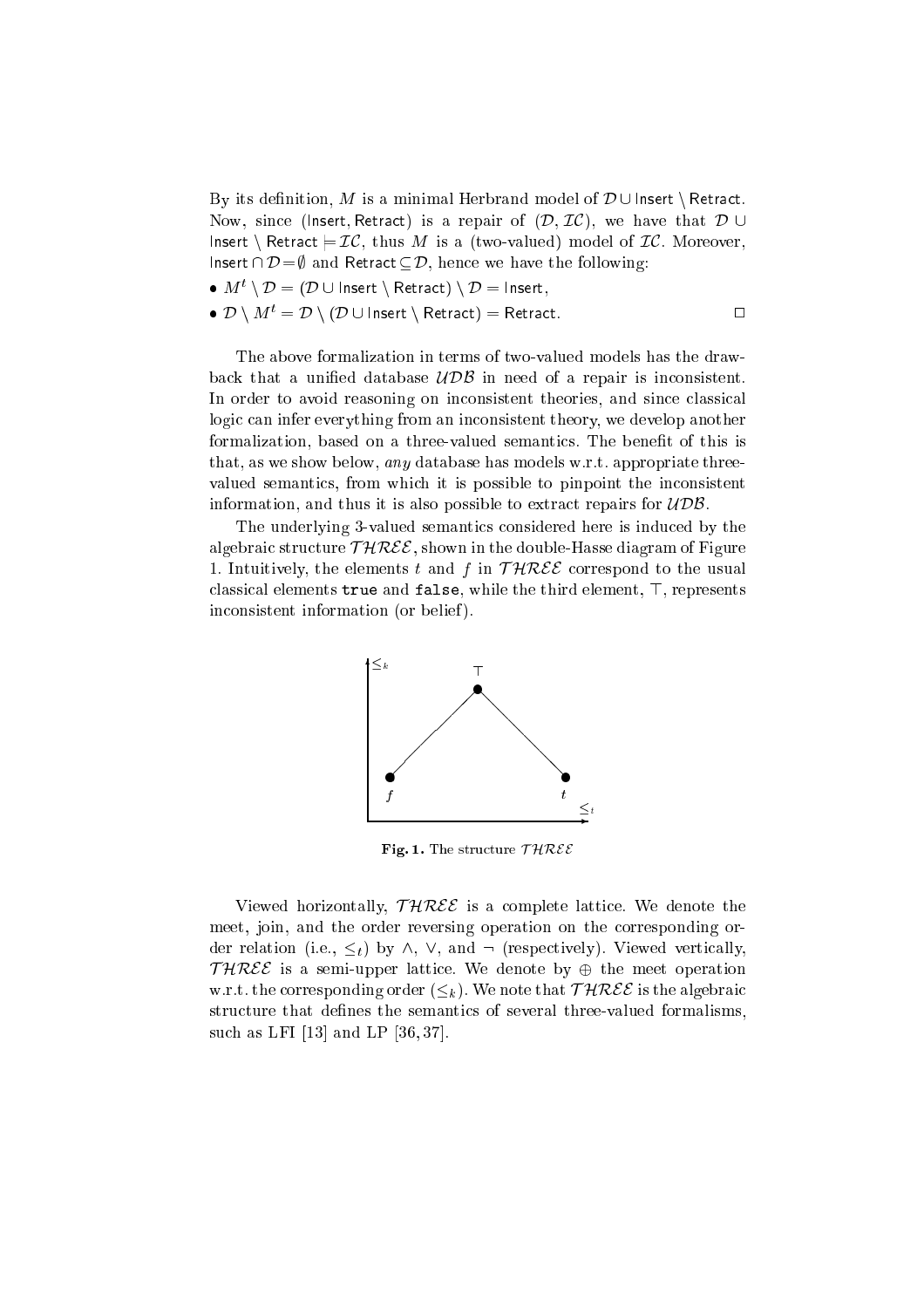The various semantic notions are defined on  $THREE$  as natural generalizations of similar classical ones: a *valuation*  $\nu$  is a function that assigns a truth value in  $THREE$  to each atomic formula. Any valuation is extended to complex formulae in the obvious way. The set of the *designated* truth values in  $THREE$  (i.e., those elements in  $THREE$  that represent true assertions) consists of t and  $\top$ . A valuation  $\nu$  satisfies a formula  $\psi$  iff  $\nu(\psi)$  is designated. A valuation that assigns a designated value to every formula in a theory  $\mathcal T$  is a (three-valued) model of  $\mathcal T$ .

Next we characterize the repairs of a database  $\mathcal{DB}$  by its three-valued models:

**Proposition 3.** Let  $(\mathcal{D}, \mathcal{I}\mathcal{C})$  be a database and let M be a two-valued model of  $IC$ . Consider the three-valued valuation  $N$ , defined for every atom p by  $N(p) = H^-(p) \oplus M(p)$ , and let insert  $N \to D$ , Retract  $=$ N<sup>&</sup>gt; \ D. Then <sup>N</sup> is a three-valued model of <sup>D</sup> [ IC, and (Insert; Retra
t) is a repair of  $(D, \mathcal{IC})$ .

*Proof:* For the first claim, note that for three-valued valuations  $\nu$  and  $\mu$ , if for every atom p,  $\nu(p) \geq_k \mu(p)$ , then for every formula  $\psi$ ,  $\nu(\psi) \geq_k \mu(\psi)$ (the proof is by an easy induction on the structure of  $\psi$ ). We denote this fact by  $\nu \geq_k \mu$ . Note also, that if  $\nu \geq_k \mu$  and  $\mu$  is a model of some theory  $\mathcal{T}$ , then  $\nu$  is also a model of T. Now, since by the definition of N, N  $\geq_k n^*$ , and since  $\pi$  is a model of D, T is a model D. Similarly, TV  $\geq_k M$ , and M is a model of  $IC$ , thus N is also a model of  $IC$ .

For the second part one has to show that the three conditions of Definition 4 are satisfied. Indeed, the first two conditions obviously hold. For the last condition, note that DUInsert\Retract =  $D\cup (N\setminus D)\setminus (N\setminus D)=$  $D \cup (M^{\perp} \setminus D) \setminus (M^{\perp} \sqcup D) = D \cup (M^{\perp} \setminus D) \setminus (D \setminus M^{\perp}) = M^{\perp}$ . It follows that M is the minimal Herbrand model of  $\mathcal{D} \cup$  Insert \ Retract and it is also a model of  $IC$ , therefore  $\mathcal{D} \cup$  Insert \ Retract  $\models \mathcal{IC}$ .

Again, it is possible to show that the onverse is also true:

**Proposition 4.** Let (lnsert, Retract) be a repair of a database  $(D, \mathcal{IC})$ . Then there is a three-valued model is of DULC, such that insert  $= N \setminus D$ and Retract  $= N$   $\Box \nu$ .

*Outline of proof:* Consider a valuation  $N$ , defined as follows:

$$
N(p) = \begin{cases} \top & \text{if } p \in \text{Insert } \cup \text{Retract,} \\ t & \text{if } p \notin \text{Insert } \cup \text{Retract but } p \in \mathcal{D,} \\ f & \text{otherwise.} \end{cases}
$$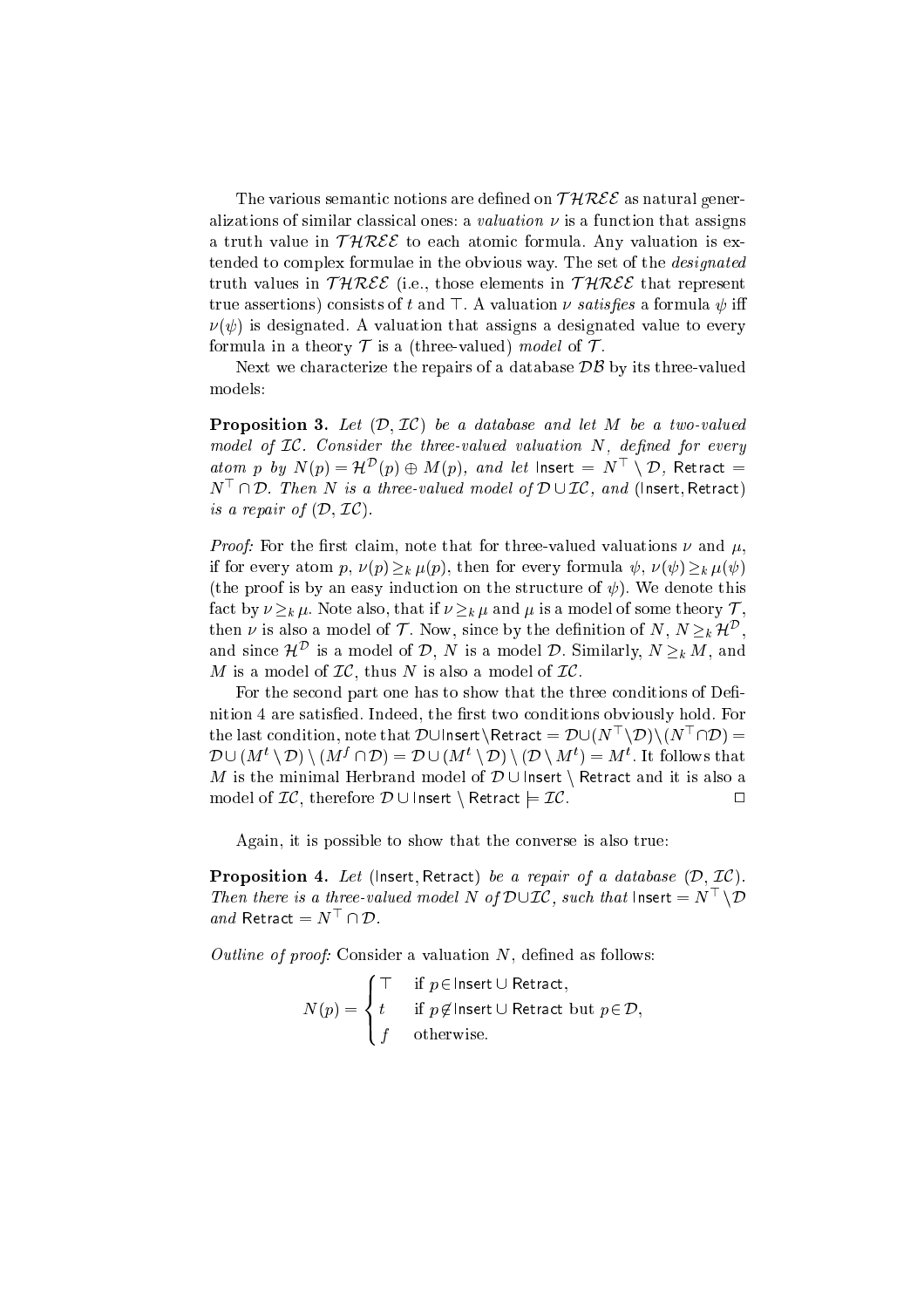Clearly, N is a (three-valued) model of D and LC, and  $N \supseteq U$  (insert  $\cup$ Retract) \  $D =$  insert,  $N-|\cdot|D =$  (insert  $\cup$  Retract)  $|\cdot|D =$  Retract.  $|\cdot|D|$ 

The last two propositions characterize the repairs of  $\mathcal{UDB}$  in terms of pairs that are associated with three-valued models of  $D \cup \mathcal{IC}$ . We shall denote the elements of these pairs as follows:

Denition 11. Let <sup>N</sup> be a three-valued model and let DB = (D; IC) be a knowledge-base. Denote: Insert  $\Box = N \setminus D$  and Retract  $\Box = N \setminus D$ .

We conclude this model-theoretic analysis by characterizing the set of the  $\leq$ -preferred repairs, where  $\leq$  is one of the preference criteria, considered in Definition 6 (i.e., set inclusion or differences in cardinality).

**Definition 12.** Given a knowledge-base  $\mathcal{DB} = (\mathcal{D}, \mathcal{IC})$ , denote:  $\mathcal{M}^{\perp} = \{ N \mid N \geq k \mid \mathcal{H}^{\perp} \oplus M, M \text{ is a classical model of } \mathcal{L} \mathcal{C} \}.$ 

*Example 3.* In what follows we shall write  $M = \{p_i : x_i\}$  for  $M(p_i) = x_i$ (and  $\alpha$  in the function of  $\alpha$  is the function of  $\alpha$  in that  $\alpha$  is the function of  $\alpha$  $\mathcal{H}$  = {p: t, q; j, r: t}, and so  $\mathcal{M}$  = {N | N(p)  $\geq k$  t, N(q)= \, N(r)  $\geq k$  $t\}$   $\cup$  {N | N(p) = T, N(q) > k f, N(r) > k t}.

**Definition 13.** Let S be a set of three-valued valuations, and  $N_1, N_2 \in \mathcal{S}$ .

- $N_1$  is  $\leq_i$ -more consistent than  $N_2$ , if  $N_1 \subset N_2$ .
- $N_1$  is  $\leq_c$ -*more consistent* than  $N_2$ , if  $\#(N_1) \leq \#(N_2)$ .
- ${\overline{\hspace{1mm}}\;} N\in\mathcal{S}$  is  $\leq_i$ -maximally consistent in S (respectively, N is  $\leq_c$ -maximally *consistent* in  $\sigma$ ), if there is no *N*  $\in \sigma$  that is  $\leq_i$ -more consistent than *I* (respectively, no *I*  $\epsilon > 1$ s  $\leq_c$ -more consistent than *I I*,

**Proposition 5.** If iv is a  $\leq_i$ -maximally consistent element in  $\mathcal{M}^{\leq n}$ , then (insert), Retract *)* is a  $\leq_i$ -preferred repair of DB.

**Proposition 6.** Suppose that (lnsert, Retract) is a  $\leq_i$ -preferred repair of DB. Then there is a  $\leq_i$ -maximally consistent element N in  $\mathcal{M}^{DB}$  s.t.  $\theta$  insert  $\theta$  insert  $\theta$  and Retract  $\theta$  Retract  $\theta$ .

*Note 1.* Propositions 5 and 6 hold also when  $\leq_i$  is replaced by  $\leq_c$ .

<sup>12</sup> Note that *N* is a *three-valued* valuation and *M* is a *two-valued* model of  $L$ C.

 $\lceil \cdot \rceil$  Recall that  $\#(S)$  denotes the size of  $S$ .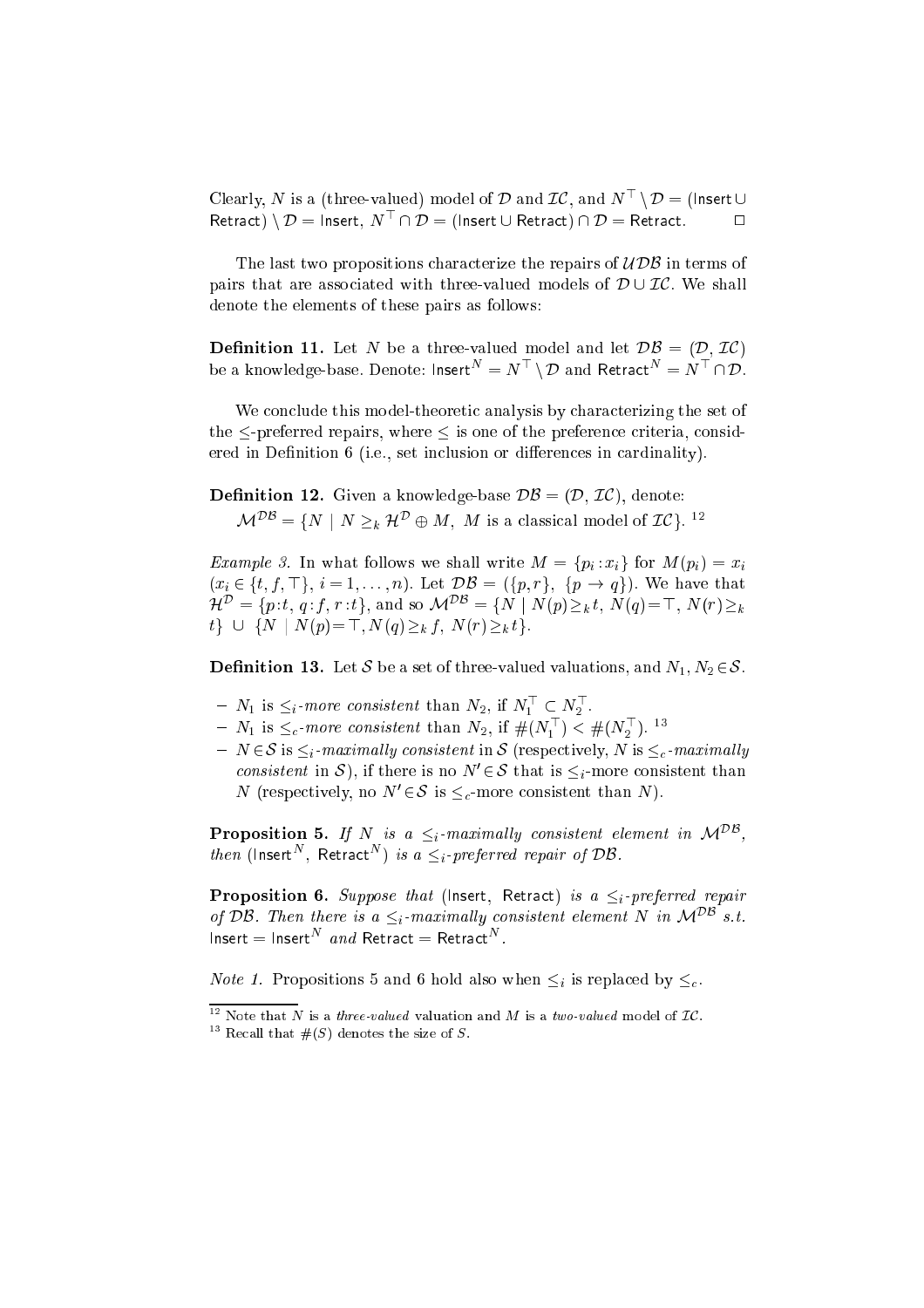Example 4. Consider again Example 2. We have that:

 $\mathcal{UDB} = (\mathcal{D}, \mathcal{IC}) = (\{p(a), p(b), q(a), q(c)\}, \{\forall X(p(X) \rightarrow q(X))\}).$ 

Thus  $\mathcal{H}^{\mathcal{D}} = \{p(a) : t, p(b) : t, p(c) : f, q(a) : t, q(b) : f, q(c) : t\}$ , and the classical models of  $\mathcal{IC}$  are those in which either  $p(y)$  is false or  $q(y)$  is true for every  $y \in \{a, b, c\}$ . Now, since in  $\pi^-$  herefore  $p(v)$  is false nor  $q(v)$  is true, it follows that every element in  $\mathcal{M}^{UDB}$  must assign  $\top$  either to  $p(b)$ or to  $q(b)$ . Hence, the  $\leq_i$ -maximally consistent elements in  $\mathcal{M}^{UDB}$  (which in this case are also the  $\leq_c$ -maximally consistent elements in  $\mathcal{M}^{\mathcal{UDB}}$ ) are the following:

$$
M_1 = \{ p(a): t, p(b): \top, p(c): f, q(a): t, q(b): f, q(c): t \}
$$
  

$$
M_2 = \{ p(a): t, p(b): t, p(c): f, q(a): t, q(b): \top, q(c): t \}
$$

By Propositions 5 and 6, then, the  $\leq_i$ -preferred repairs of  $\mathcal{UDB}$  (which are also its  $\leq_c$ -preferred repairs) are (insert  $\rightarrow$ , Retract  $\rightarrow$ )  $=$   $(\varnothing, \varnothing(\varnothing)\varnothing)$ and (insert  $\mathbb{R}^2$ , Retract  $\mathbb{R}^2$ ) = ({q(0)}, y) (cf. Example 2).

Similarly, the  $\leq_i$ -maximally consistent (and the  $\leq_c$ -maximally consistent) elements in  $\mathcal{M}^{\pm\pm}$ , where  $\overline{\nu}$  is the database of Example 3, are  $N_1 = \{p : t, q : \top, r : t\}$  and  $N_2 = \{p : \top, q : f, r : t\}$ . It follows that the preferred repairs in this case are  $({q}, \emptyset)$  and  $(\emptyset, {p})$ .

### 4 Database repair – An abductive approach

In [7] we have presented an abductive approach to the problem of combining in
onsistent databases. In this se
tion we give an outline of this method. For more detailed description the reader is referred to [7]; the application itself is available at  $http://www.cs.kuleuven.ac.be/~dtai/kt.$ 

A high level description of the integration problem under consideration is given in ID-logic [15], which is a framework for declarative knowledge representation that extends classical logic with inductive definitions. This logic incorporates two types of knowledge: definitional and assertional. Assertional knowledge is a set of first-order statements, representing a general truth about the domain of discourse. Definitional knowledge is a set of rules of the form  $p \leftarrow \mathcal{B}$ , in which the head p is a predicate and the body  $\beta$  is a first order formula. A predicate that appears in a head of a rule is called *defined*; a predicate that does not occur in any head is called *open*, or *abducible*.

A theory  $\mathcal T$  in ID-logic is therefore a pair (Def, Fol), where Def (the definitional knowledge) is a set of rules as described above, and Fol (the assertional knowledge) is a set of first order statements. The meaning of T is defined by the *extended well-founded semantics* [35] as follows: let M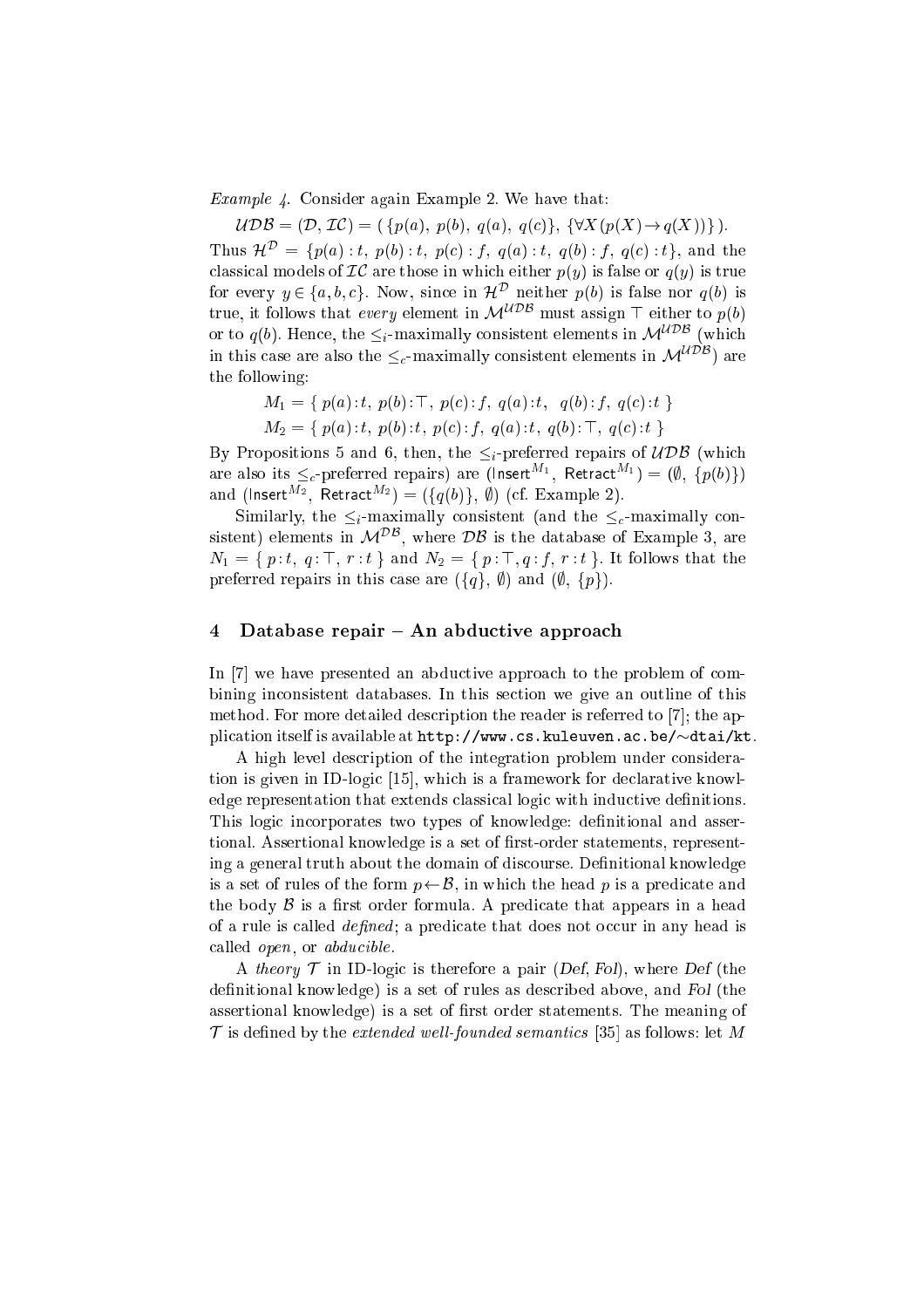be an arbitrary two-valued interpretation for the open predicates in Def. Once M is determined, Def becomes a standard logic program, with a unique well-founded model  $[42]$ . This model is then a model of the whole theory  $\mathcal T$  if it is also a model of Fol.

ID-logic is a generalization of the notion of abductive logic programs  $(ALP)$  [18]. For instance, the open predicates of a theory in ID-logic correspond to the abducibles in an abductive logic program. Consequently, solutions of abductive logic programs that are computed by an abductive solver are also models of the orresponding ID-logi theory. Here we use such a solver, called the  $A$ -system [7, 27] for computing solutions. The main idea of this solver is to reduce a high level specification into a lower level constraint store, which is managed by a constraint solver. The solver combines the refutation procedures SLDNFA [17] and ACLP [29], and uses an improved ontrol strategy. In our ase, solutions are repairs of a database, and in order to compute *preferred* solutions (i.e., preferred repairs for the integrated database), the  $A$ -system has been extended with a simple branch and bound component, called *optimizer* (see [7]). This is actually a "filter" on the solutions space that speeds-up execution and makes sure that only the desired solutions will be obtained.

The elements of the distributed databases are uniformly represented by the unary predicate db, and the elements of a repaired database are represented by the unary predicate fact. In order to compute these elements, two open predicates are used: retract and insert. These prediates represent, respe
tively, the fa
ts that may be removed and those that may be introduced for restoring the consistency of the unified database. The rules for computing the elements of a repaired database are then defined as follows:

```
fact(X) :- db(X), not retract(X).
fact(X) :- insert(X).
```
In addition, the following integrity constraints are specified:  $14$ 

- It is inconsistent to have a retracted element that does not belong to some database:
	- ic :-  $return(x)$ , not  $db(X)$ .
- It is inconsistent to have an inserted element that belongs to a database: ic :- insert $(X)$ , db $(X)$ .

To make sure that all the integrity onstraints will hold w.r.t. the combined data, every occurrence of a database fact  $R(x)$  in some integrity constraint is replaced by  $\texttt{fact}(R(x))$ .

 $\lceil \cdot \rceil$  in what follows we use the notation "ic  $\;\,:$  - B" to denote the denial "false  $\;\leftarrow$  B".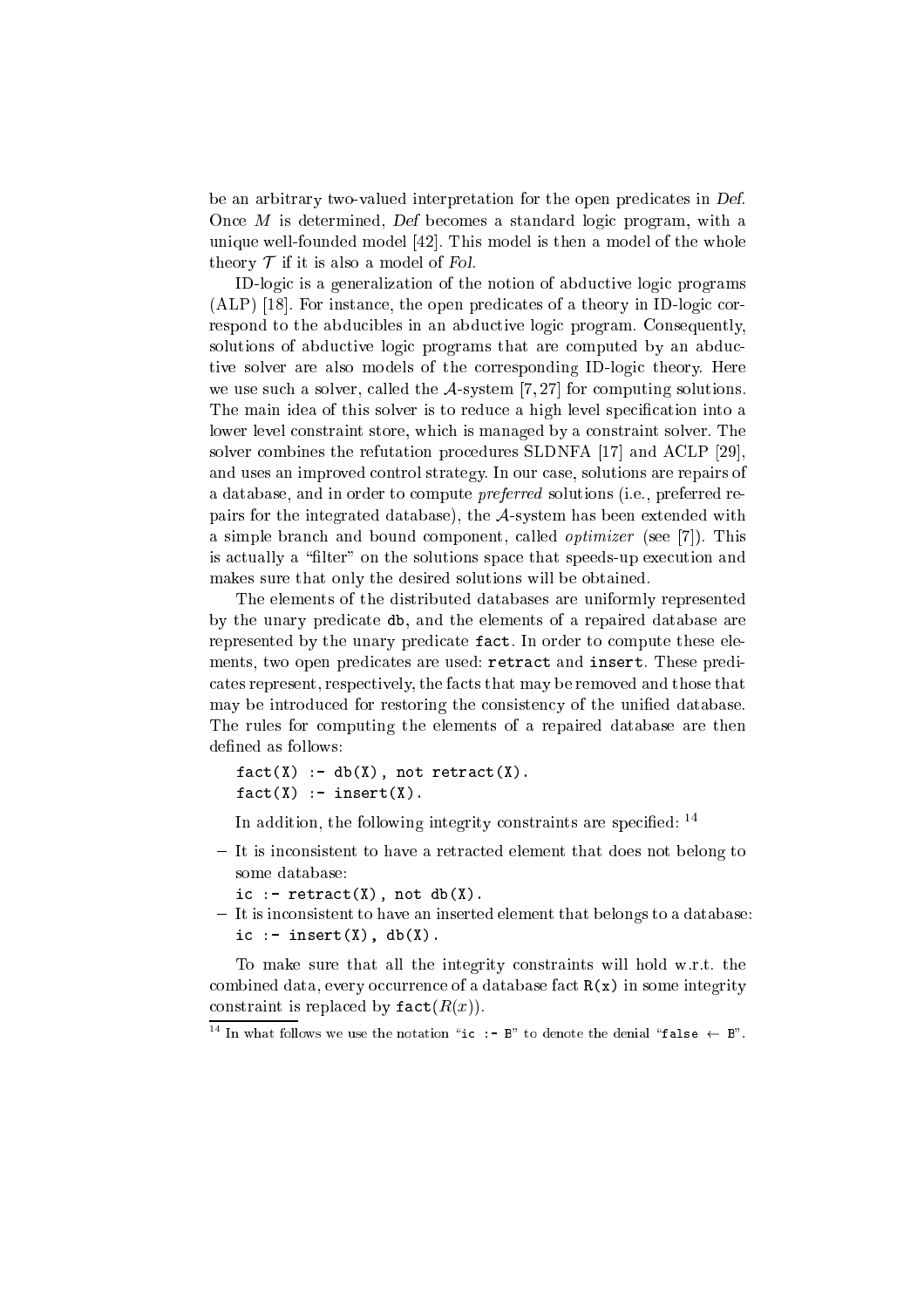Below is a ode for implementing Example 1: <sup>15</sup>

```
\text{defined}(\text{fact}(\_)). \text{defined}(\text{db}(\_)). \text{open}(\text{insert}(\_)). \text{open}(\text{retract}(\_)).
fact(X) := db(X), not(retract(X)).
fact(X) :- insert(X).
ic :- insert(X), db(X).
ic :- return(x), not db(X).
db(teaches(1,1)). db(teaches(2,2)). \% D1
db(teaches(2,3)). \% D2
ic :- fact(teaches(X,Y)), fact(teaches(X,Z)), Y\=Z. % IC
```
We have exe
uted this ode as well as other examples from the literature in our system. The soundness and ompleteness theorems given in the next section guarantee that the output in each case is indeed the set of the most preferred solutions of the orresponding problem.

# 5 Soundness and Completeness

In this section we relate the two approaches of the previous sections through soundness and completeness theorems. For that we first recall some related results from [7] (Propositions  $7 - 10$  below). In what follows we denote by  $\mathcal T$  an abductive theory, constructed as described in Section 4 for defining a composition problem of *n* databases  $\mathcal{DB}_1, \ldots, \mathcal{DB}_n$ .

**Proposition 7.** Every abductive solution that is obtained by the A-system for  $\mathcal T$  is a repair of  $\mathcal{UDB}$ .

**Proposition 8.** Suppose that the query  $\leftarrow$  true' has a finite SLDNFAtree w.r.t.  $\mathcal T$ . Then every repair of UDB is obtained by running  $\mathcal T$  in the A-system .

**Proposition 9.** Every output that is obtained by running  $\mathcal{T}$  in the  $\mathcal{A}$ -system together with an  $\leq_i$ -optimizer [respectively, together with a  $\leq_c$ -optimizer] is an  $\leq_i$ -preferred repair [respectively, a  $\leq_c$ -preferred repair] of UDB.

**Proposition 10.** Suppose that the query  $\leftarrow$  true' has a finite SLDNFAtree w.r.t. T. Then every  $\leq_i$ -preferred repair [respectively, every  $\leq_i$ -preferred repair of UDB is obtained by running  $\mathcal T$  in the A-system together with an  $\leq_i$ -optimizer [respectively, together with a  $\leq_c$ -optimizer].

By the propositions above and those of Se
tion 3, we have:

The code for Example 2 is similar.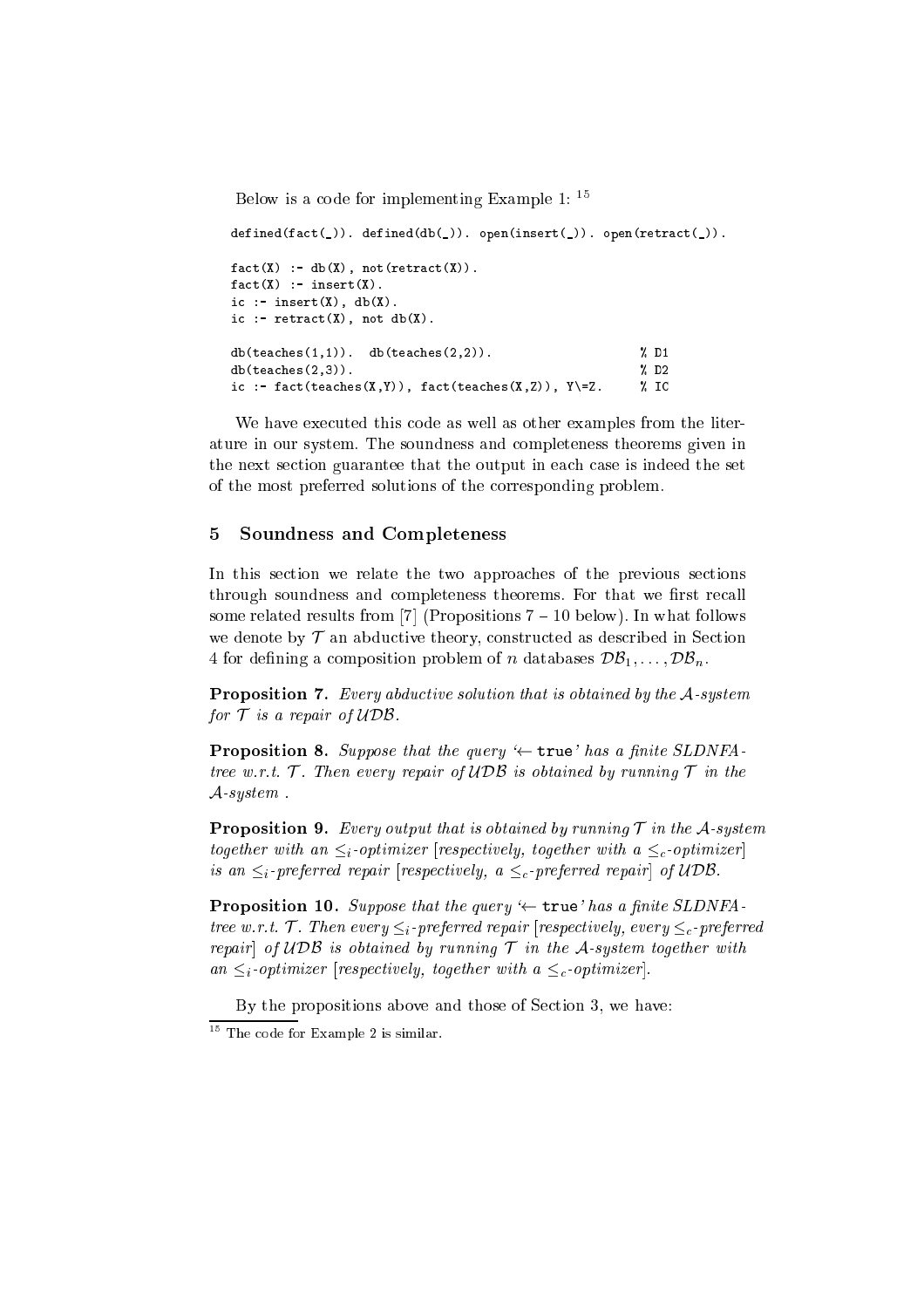**Corollary 1.** Suppose that the query  $\leftarrow$  true' has a finite SLDNFA refutation tree w.r.t.  $\mathcal{T}$ . Then:

- 1. for every output (lnsert, Retract) of the A-system for  $\mathcal{T}$ , there is a classical model M of LC s.t. Insert  $=$  M  $\rightarrow$  D and Retract  $=$  D  $\rightarrow$  M  $\rightarrow$
- 2. for every two-valued model  $M$  of  $IC$  there is an output (lnsert, Retract) of the A-system for f, s.t. insert  $=$  M  $\rightarrow$  D and Retract  $=$  D  $\rightarrow$  M  $\rightarrow$

**Corollary 2.** Under the same assumption as that of Corollary 1,

- 1. for every output (lnsert, Retract) of the A-system for  $T$  there is a 3*valued model IN Of DOLC, s.t.* Insert  $\equiv$  insert *and* Retract  $\equiv$  Retract.
- 2. for every 3-valued model N of  $D\cup\mathcal{IC}$  there is an output (Insert, Retract) *of the*  $A$ *-system for I*, *s.t.* Insert  $=$  Insert and Retract  $=$  Retract .

**Corollary 3.** In the notations of Corollary 1 and under its assumption,

- 1. for every output (lnsert, Retract) that is obtained by running  $\mathcal T$  as an input to the A-system together with an  $\leq_i$ -optimizer [respectively, together with a  $\leq_c$ -optimizer, there is an  $\leq_i$ -maximally consistent element [respectively,  $a \leq_c$ -maximally consistent element] N in  $\mathcal{M}^{UDB}$  $s.t.$  insert  $\equiv$  insert and Retract  $\equiv$  Retract.
- 2. for every  $\leq_i$ -maximally consistent element [respectively,  $\leq_c$ -maximally consistent element N in  $\mathcal{M}^{UDB}$  there is a solution (Insert, Retract) that is obtained by running  $\mathcal T$  in the A-system together with an  $\leq_i$ *optimizer* [respectively, together with  $a \leq_c$ -optimizer] s.t. Insert = Insert<sup>N</sup> and Retract  $=$  Retract  $\ldots$

### 6 Related works

Coherent integration and proper representation of amalgamated data is extensively studied in the literature (see, e.g.,  $[8, 12, 22, 24, 25, 31-34, 38,$ 41.). Common approaches for dealing with this task are based on techniques of belief revision [31], methods of resolving contradictions by quantitative considerations (such as "majority vote"  $[32]$ ) or qualitative ones (e.g., defining priorities on different sources of information or preferring certain data over another  $[4, 9]$ , and approaches that are based on rewriting rules for representing the information in a specific form  $[25]$ . As in our case, abduction is used for database updating in [28] and an extended form of abduction is used in  $[26, 39]$  to explain modifications in a theory.

The use of three-valued logics is also a well-known technique for maintaining in
omplete or in
onsistent information; su
h logi
s are often used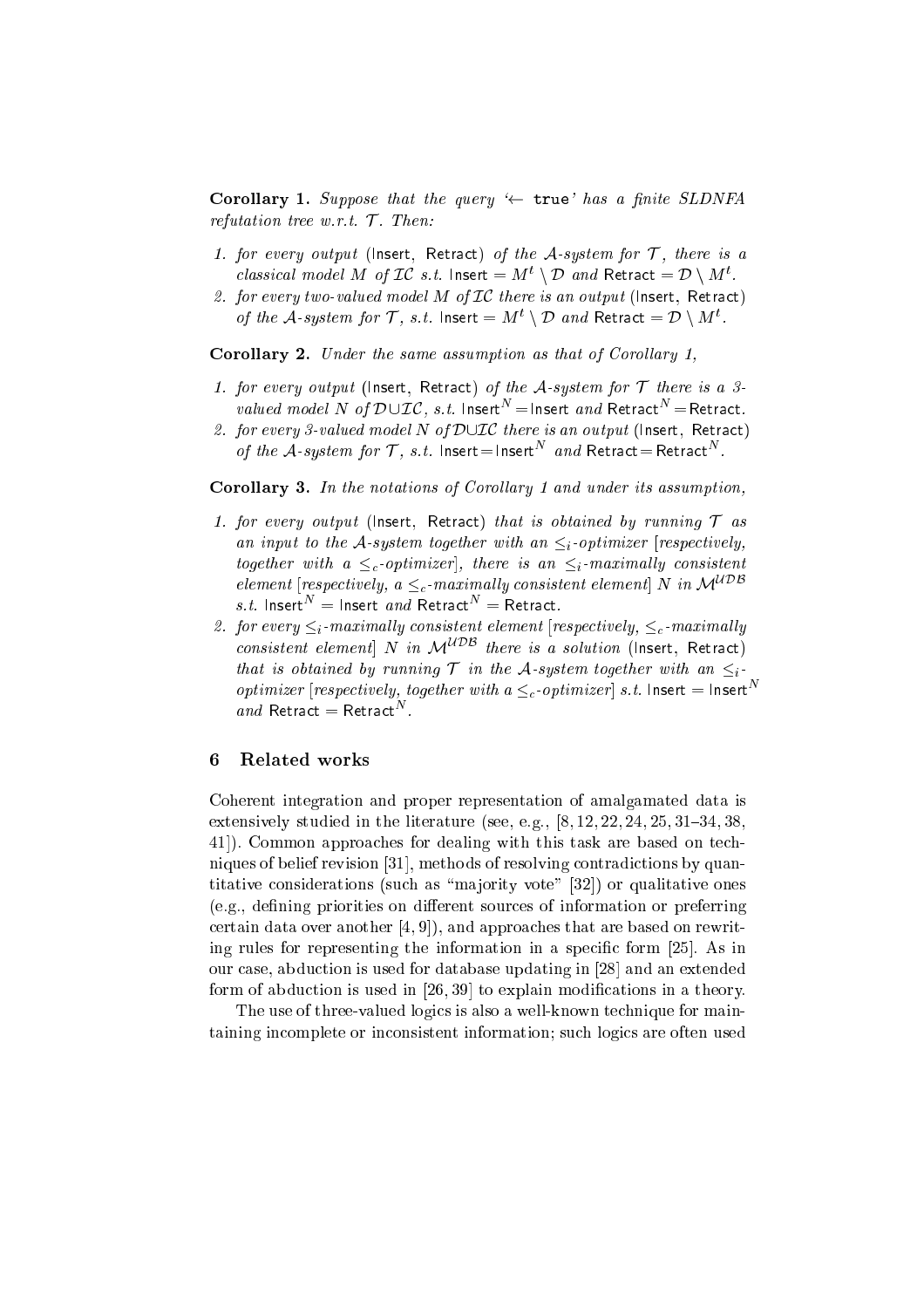for defining fixpoint semantics of incomplete logic programs  $[19, 42]$ , and so in principle they can be applied on integrity constraints in an (ex $tended)$  clause form [15]. Three-valued formalisms such as LFI [13] are also the basis of para
onsistent methods to onstru
t database repairs [14] and are useful in general for pinpointing inconsistencies [37]. As noted above, this is also the role of the three-valued semantics in our case.

Other approaches are based on semantics with arbitrarily many truth values, which allow to decode within the language itself some "metainformation" such as confidence factors, amount of belief for or against a specific assertion, etc. These approaches combine corresponding formalisms of knowledge representation (su
h as annotated logi programs  $[40, 41]$  or bilattice based logics  $[5, 21, 33]$  together with non-classical refutation procedures  $[20, 30, 40]$  that allow to detect inconsistent parts of a database and maintain them.

A closely related topic is the problem of giving consistent query answers in inconsistent database  $[3, 10, 25]$ . The idea is to answer database queries in a consistent way *without* computing the repairs of the database.

There are some other applications for integrating possibly conflicting information and updating databases (e.g., LUPS [2], BReLS  $[31]$ , RI  $[30]$ , Subrahmanian's mediator of annotated databases  $[41]$ , and the system of Franconi et al. [22]). In comparison with such systems, we note that the main advantages of the present appli
ation are its expressive power (to the best of our knowledge, our approa
h is more expressive than any other available application for coherent data integration), the fact that no syntactical embedding of first-order formulae into other languages nor any extensions of two-valued semantics are necessary (our approach is a pure generalization of lassi
al refutation pro
edures), and the en
apsulation of the way that the underlying data is kept oherent (no input from the reasoner nor any other external poli
y for making preferen
es among conflicting sources is compulsory in order to resolve contradictions).

#### $\overline{7}$ Future work

We conclude by sketching some issues for future work. First, as we have already noted, two more phases, whi
h have not been onsidered here, might be needed for a omplete data integration: (a) translation of difference concepts to a unified ontology, and (b) resolving contradictions among different integrity constraints. Another issue for future work is to allow definitions of *concepts* (and not only integrity constraints) in the databases (see [15] for a sketch on how this may be done). This data may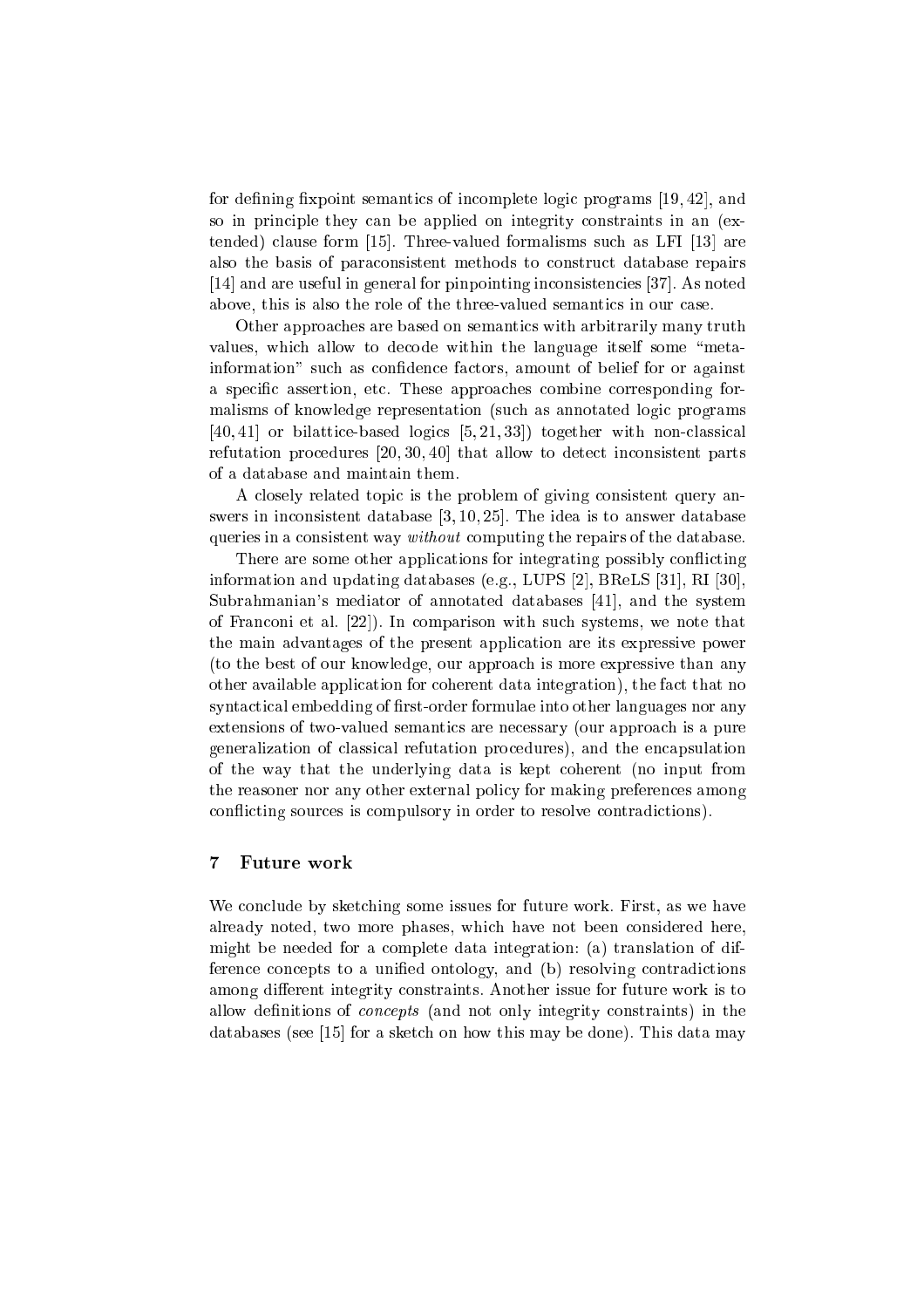be further combined with (possibly inconsistent) temporal information, (partial) transa
tions, and (
ontradi
tory) update information. Finally, since different databases may have different information about the same predi
ate, it is reasonable to use some weakened version of the losed word assumption as part of the integration pro
ess (for instan
e, an assumption that something is false unless it is in the database, or some other database has some information about it). An alternative approach may be to replace the closed word assumption with partial valuations (in case that databases may ontain negative fa
ts and not only positive ones).

### Referen
es

- 1. C.E.Al
houron, P.Gradenfors, D.Makinson. On the logi of theory hange: Partial meet contraction and revision function. J. Symbolic Logic 50, pp.510–530, 1985.
- $2^{\circ}$ 2. J.J.Alferes, J.A.Leite, L.M.Pereira, P.Quaresma. Planning as abdu
tive updating. *Proc. AISB'00*, pp.1-8, 2000.
- 3. M.Arenas, L.Bertossi, J.Chomi
ki. Consistent query answers in in
onsistent databases. *Proc. PODS'99*, pp.68-79, 1999.
- 4. O.Arieli. Four-valued logi
s for reasoning with un
ertainty in prioritized data. In: Information, Un
ertainty, Fusion, B.Bou
hon-Meunier, R.R.Yager, L.Zadeh, editors, pp.263-309, Kluwer, 1999.
- 5. O.Arieli, A.Avron. Reasoning with logical bilattices. J. Logic, Language, and Information  $5(1)$ , pp.25-63, 1996.
- 6. O.Arieli, A.Avron. A model theoretic approach to recover consistent data from inconsistent knowledge-bases. J. Automated Reasoning 22(3), pp.263-309, 1999.
- 7. O.Arieli, B.Van Nuffelen, M.Denecker, M.Bruynooghe. Coherent composition of distributed knowledge-bases through abduction. Proc. LPAR'01, LNCS 2250, Springer, pp.620-635, 2001.
- 8. C.Baral, S.Kraus, J Minker. Combining Multiple Knowledge Bases. IEEE Trans. on Knowledge and Data Enginnering  $3(2)$ , pp.208-220, 1991.
- 9. S.Benferhat, C.Cayrol, D.Dubois, J.Lang, H.Prade. Inconsistency management and prioritized syntax-based entailment. Proc. IJCAI'93, pp.640-645, 1993.
- 10. S.Benferhat, D.Dubois, H.Prade. How to infer from in
onsistent beliefs without revising? Proc. IJCAI'95, pp.1449-1455, 1995.
- 11. L.Bertossi, C.S
hwind. Analyti tableau and database repairs:Foundations. Pro
.  $FolKS'02$ , LNCS 2284, Springer, pp.32-48, 2002.
- 12. F.Bry. Query Answering in Information Systems with Integrity Constraints. Pro
.  $IICIS'97$ , pp.113-130, 1997.
- 13. W.Carnielli, J.Marcos. Tableau systems for logics of formal inconsistency. Proc.  $IC-AI'01$ , Vol.II, CSREA Press, pp.848-852, 2001.
- 14. S.de Amo, W.Carnielli, J.Mar
os. A logi
al framework for integrating in
onsistent information in multiple databases. Proc. FoIKS'02, LNCS 2284, pp.67-84, 2002.
- 15. M.Denecker. Extending classical logic with inductive definitions. Proc. CL'2000, LNAI 1861, Springer, pp.703-717, 2000.
- 16. M.Dene
ker, D.De S
hreye. SLDNFA an abdu
tive pro
edure for normal abdu
tive programs. Proc. Int. Joint Conf. and Symp. on Logic Programming. pp.686-700. MIT Press, 1992.